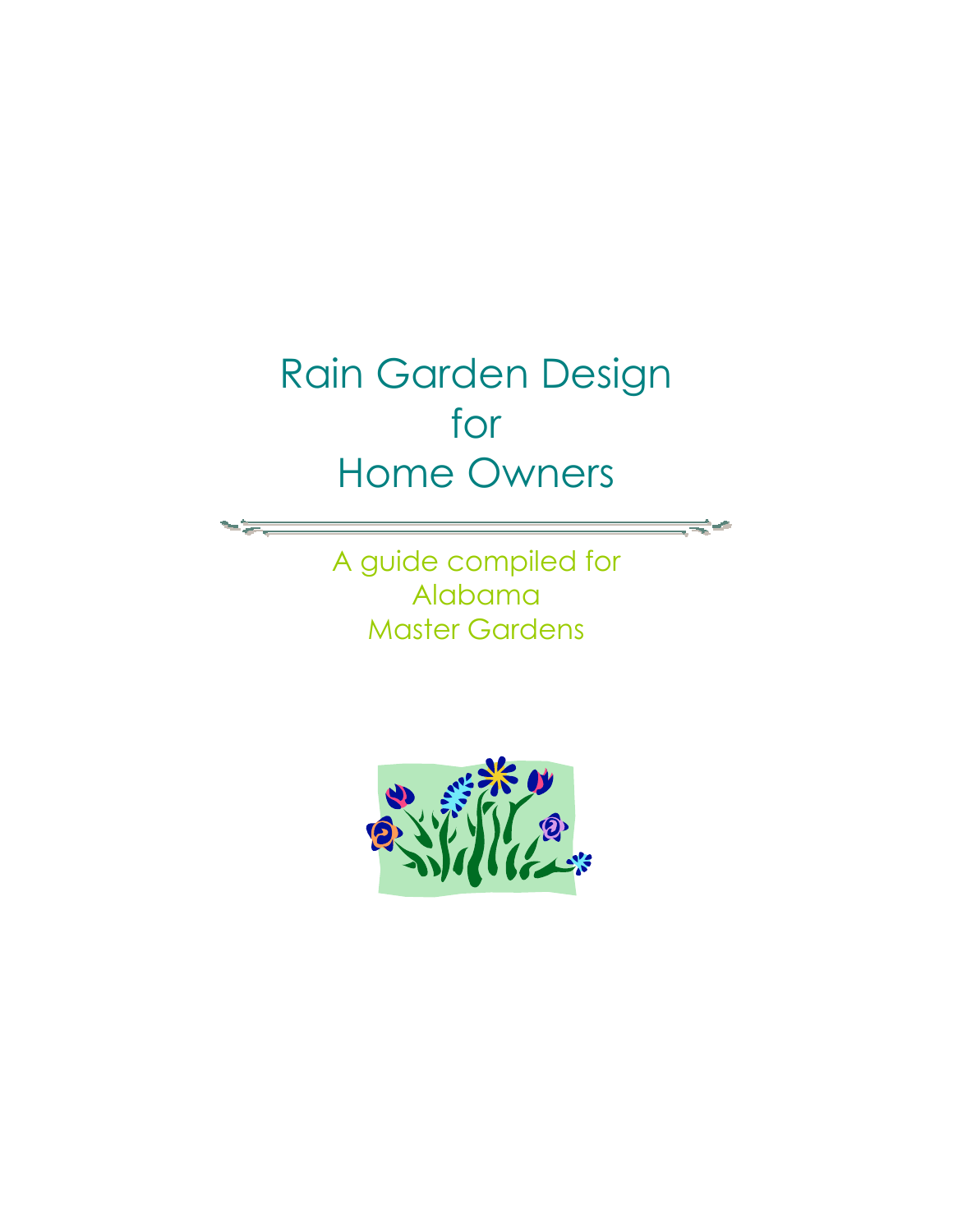

Rain gardens are just that, gardens. However, they are also beautifully

landscaped miniature bio-retention basins that catch rain water that runs off nearby roofs, driveways, and other impervious surfaces. Rain gardens delay and filter surface runoff and increase the amount of water that infiltrates into the ground. This reduces pollutant transport caused by immediate runoff into nearby streams and lakes. By collecting the runoff from impervious surfaces and increasing infiltration, rain gardens can play a valuable role in urban storm water management. The



plants, mulch and soil in rain gardens help to trap, utilize or degrade pollutants, such as oil from driveways and parking lots, nutrients from lawns and vegetable gardens, and bacteria from pet wastes. Rain gardens also trap sediment and temporarily hold water that would otherwise end up immediately in storm drains. Essentially, rain gardens are beautiful, miniature water treatment plants.

 By increasing infiltration, rain gardens not only improve the quality of storm water, they reduce the potential for local flooding of streets, sidewalks and yards. By detaining storm water and increasing the time it takes for this water to concentrate in streams, rain gardens have the potential to significantly reduce property damage from flooding in high rainfall areas. In the long run, rain gardens will not only help prevent landscape and stream bank erosion, they will help maintain base flow in streams during dry cycles and aid in recharge of aquifers.

Rain gardens work by using a series of filtration mechanisms. Physically the plants and soils within the gardens act to trap potential pollutants. In slowmoving water, pollutants have time to physically stick to roots and soil particles.



Chemically, some of the pollutants and water are absorbed by the plants and used in energy cycles. Beneficial bacteria and other microorganisms in the plant rooting zone can break down many of the pollutants and make them harmless. Harmful bacteria from pet waste are digested by soil organisms or killed when the rain garden rooting zone goes into a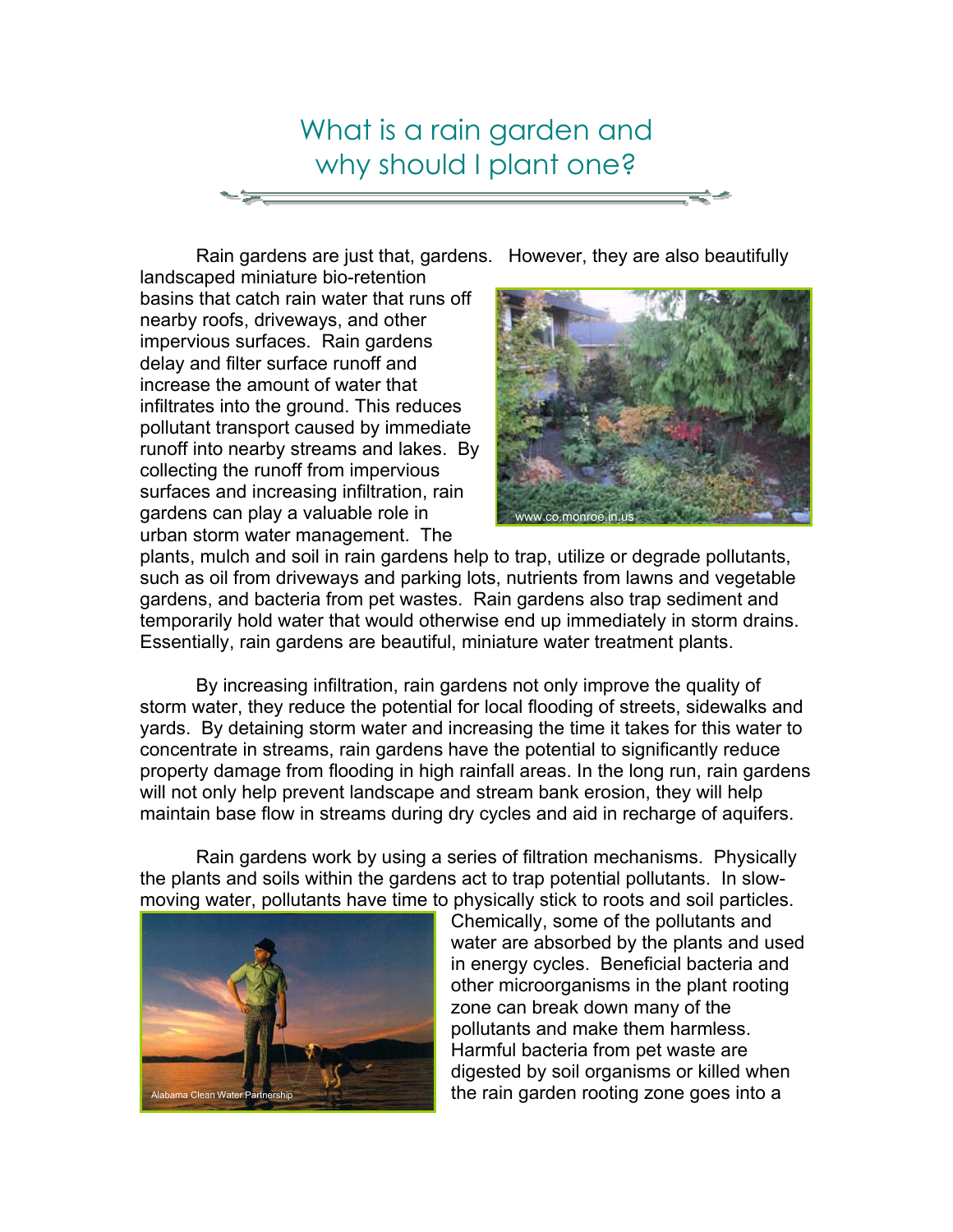rapid drying cycle (usually within 48 hours). Lastly, the porous nature of the soil in a rain garden will allow most of the water from the first inch of rainfall to soak deeper into the ground. The biologically active zone of soil below the rain garden will provide further water treatment as the percolating water moves on to meet water needs of surrounding vegetation, riparian buffer plants, or as it goes to provide stream base flow or help recharge ground water.



 Generally speaking, rain gardens can be located just about anywhere on a landscape. There are guidelines to choosing preferred locations that will make rain gardens more effective, easier to build and safer for small children and pets.

- $\div$  Rain gardens should be placed where they catch the desired runoff and maximize infiltration. This will usually be some low-lying area on the landscape, but one that has good, internal soil drainage.
- Gardens need to be placed at least 10 feet from any building foundation to prevent potential structural damage due to wetness or flooding.
- Rain gardens should NOT be placed over septic systems. This can overwhelm the system and cause an unsightly and smelly mess.
- Those areas where water puddles long enough to form small ponds are not ideal for rain gardens. Infiltration and soil permeability are already low in such areas and rain gardens will only make the problem worse.
- Rain gardens should be placed in full or intermediate sunlight. Exposure to some direct sunlight will speed up the drying cycle, assist in killing pathogens, and promote better plant growth.
- Choosing a relatively flat section of your yard that has well-drained soil will make digging and building your garden easier.



How do you determine shape and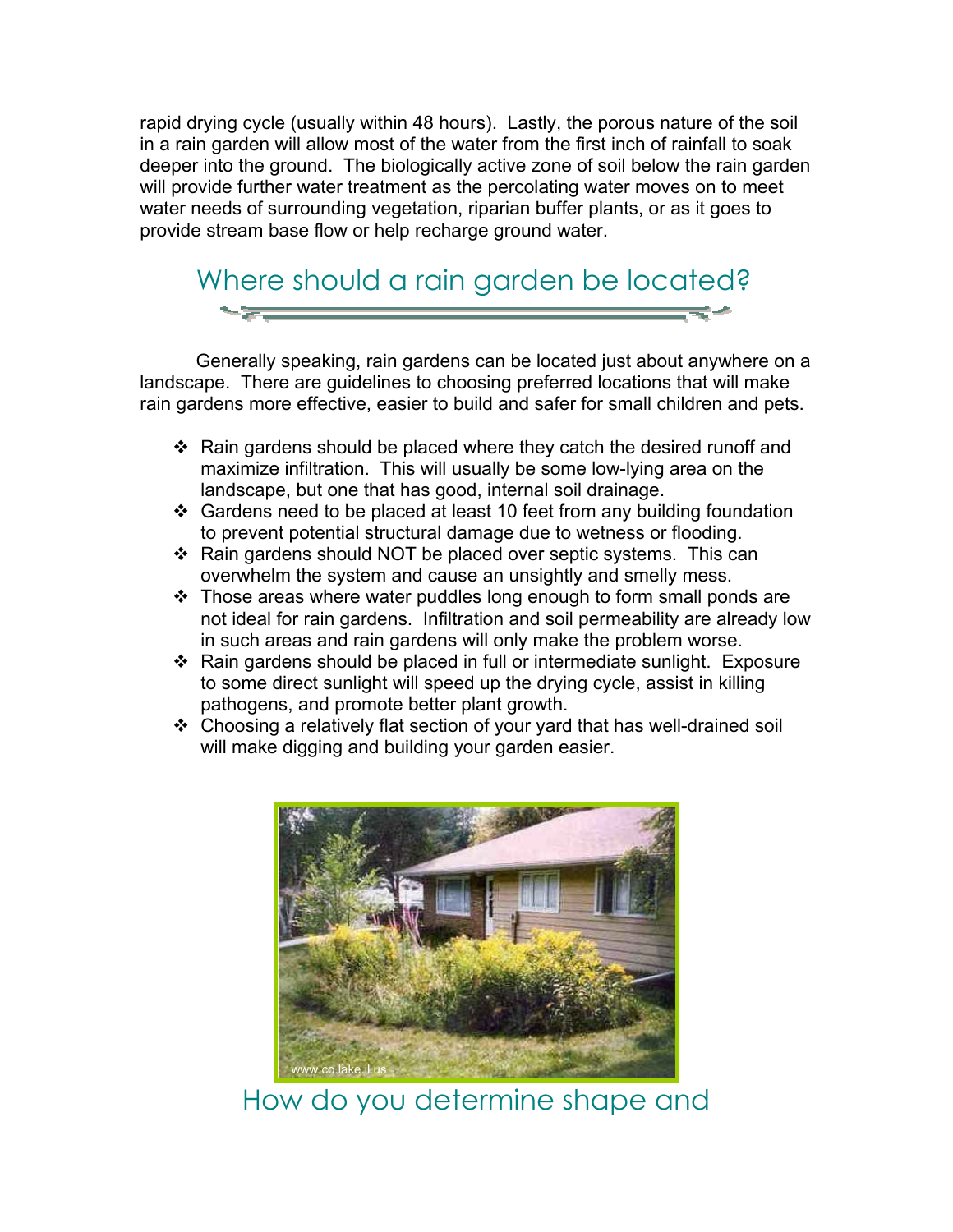# size of a rain garden?

 Rain gardens can be just about any shape or size. However, to be most effective a rain garden should to be tailored to catch the desired amount of runoff. Most rain gardens are designed to catch the first inch of rainfall producing runoff. This initial runoff usually contains the most pollutants.

 Many rain gardens are kidney bean shaped with the largest side facing the source of runoff. The shape of a rain garden however, is not a critical factor. In fact, rain gardens are often confined by roadways, sidewalks, parking lots or medians. So, use your imagination and site conditions to design your garden.



Once you have picked a site for your rain garden, the most important things in planning and sizing your garden are:

- Size of drainage area (roof, lawn, driveways, etc.),
- Soil characteristics, and
- Garden depth.

The first step in determining the size your rain garden should be is to survey and calculate drainage area size. Drainage area size can be used to estimate runoff volume, and thus, how much water your rain garden will need to catch. If you are building a rain garden in your lawn to collect water from a drain spout, you will need to determine the water volume discharged from that spout.

For example, assume you wish to build a rain garden that catches water from a building drain spout on your property. Your roof is 60 ft by 40 ft, or 2400 sq ft. The drain spout drains about  $\frac{1}{4}$  of the roof. So, the drainage area for your rain garden is 2400 x  $\frac{1}{4}$ , or about 600 sq ft. The roof will produce nearly 100 percent runoff and a one-inch rain would discharge around 50 cubic feet (approximately 375 gallons) of water to your garden.



You can use this calculation to build a rain garden that is 10 to 30 feet from the building and water source, or you can use a pipe to direct runoff directly to your rain garden. If your rain garden is more than 30 feet from the building and drain spout you should consider the lawn area between the building and garden as part of the drainage

www.artandlindaswildflowers.com

area that will also discharge water to your rain garden.



 $2.$  The next step should be to determine if the soil on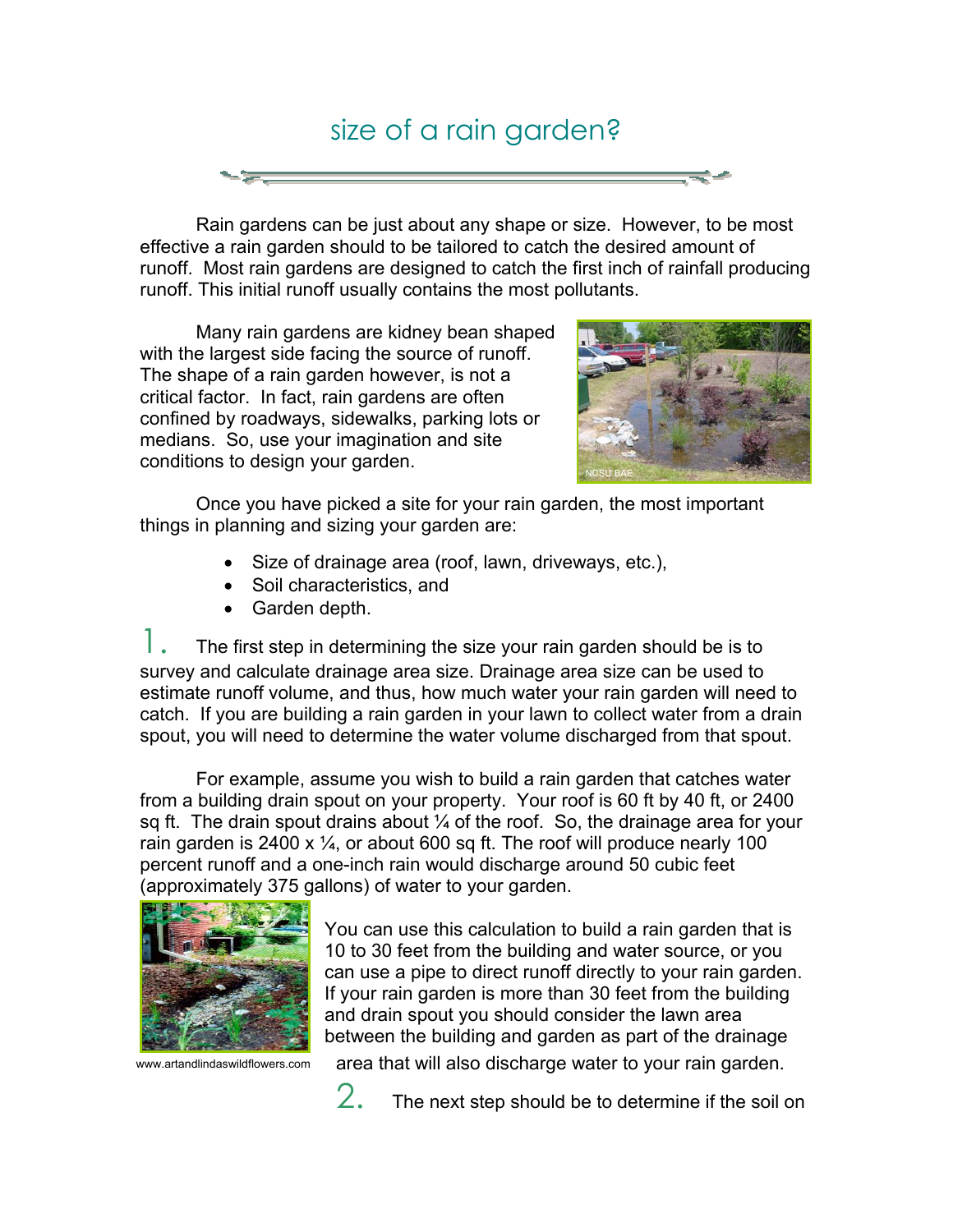your site is suitable for a rain garden. The soil should allow water to infiltrate the soil and slowly drain through the soil. All soils are a mixture of sand (large particles), silt (intermediate size particles), and clay (very tiny particles). Decomposing soil organic matter allows these particles to form stable aggregates that can enhance water movement through the soil (percolation) regardless of the amount of sand, silt and clay present.

 Generally, a soil high in clay will tend to impede water movement. A soil high in sand will tend to drain very rapidly. To estimate the amount and sand, silt and clay in the soil perform the test in Figure 1. This will place soil into one of three broad categories: 1) sandy which is dominated by sand, 2) loamy which means that it contains a lot of silt, 3) clayey which is dominated by clay.



Regardless of the amount of sand, silt, and clay in your soil, you can do a simple percolation test to determine how quickly water moves through your soil. Dig a hole about 12 inches deep and about 6 inches in diameter. A post-hole digger is good for this. Fill the hole with water three times and allow it to thoroughly saturate the surrounding soil. Fill the hole with water a fourth time and observe how long it takes the water to soak out of the hole. If the soil is already saturated from rain, you may not have to fill it three times.

**Rapid percolation:** Water drains out of the hole within an hour; soil may not hold water long enough for establishment of vegetation. Organic matter amendments needed.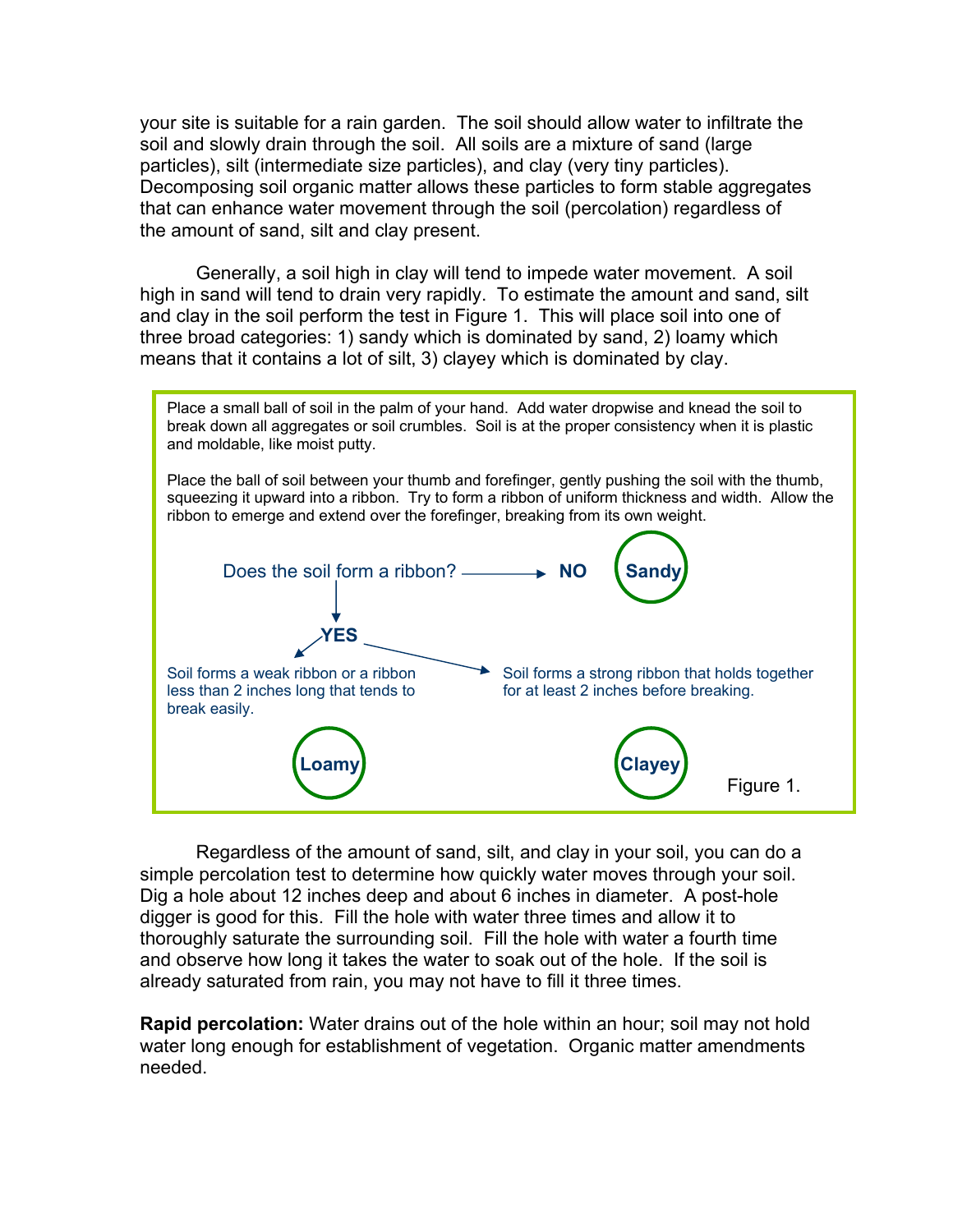**Moderate percolation:** Water drains out of the hole within 8 hours; ideal for effective rain garden establishment.

**Slow percolation:** Water does not completely drain within 24 hours; site may be too wet, clayey or low for effective rain garden. Additional digging and soil amendments necessary

 $3.$  Determine the depth of your garden. Remember the goal is to have a garden that is level, even on a sloping landscape, and most gardens are between 4 and 8 inches deep. In most cases it is not advisable to build a garden that is more than 8 inches deep because it may hold water for too long, be a tripping hazard or look like a hole in the ground.



The determining factor in how deep your rain garden should be is the slope of your lawn. If your lawn is perfectly flat your rain garden should be 3-4 inches deep. Unfortunately most lawns are not flat, so your rain garden may need to be a little deeper.

To determine the slope of your lawn:

- $\div$  Pound two stakes into the ground about 15 feet apart.
- $\div$  Tie a string to the bottom of the uphill stake and then tie the string to the downhill stake. Make sure your stakes are perpendicular to the ground.
- $\div$  Level the string with the use of a carpenter's level.
- $\div$  Measure the distance between the two stakes in inches.
- $\cdot$  Then measure the height of the string above the ground on the downhill stake in inches.
- $\cdot$  Divide the height by the distance between the stakes and multiply by 100 to find the slope.
- $\div$  Remember if you have a slope greater than 12% you should choose another location.

Example: Distance between stakes is 15 feet or 180 inches and the height of the string above the ground on the down hill stake is 10 inches:

> 10 X100 % = 5.5% slope 180

Once you have calculated the slope, select a depth from the following table.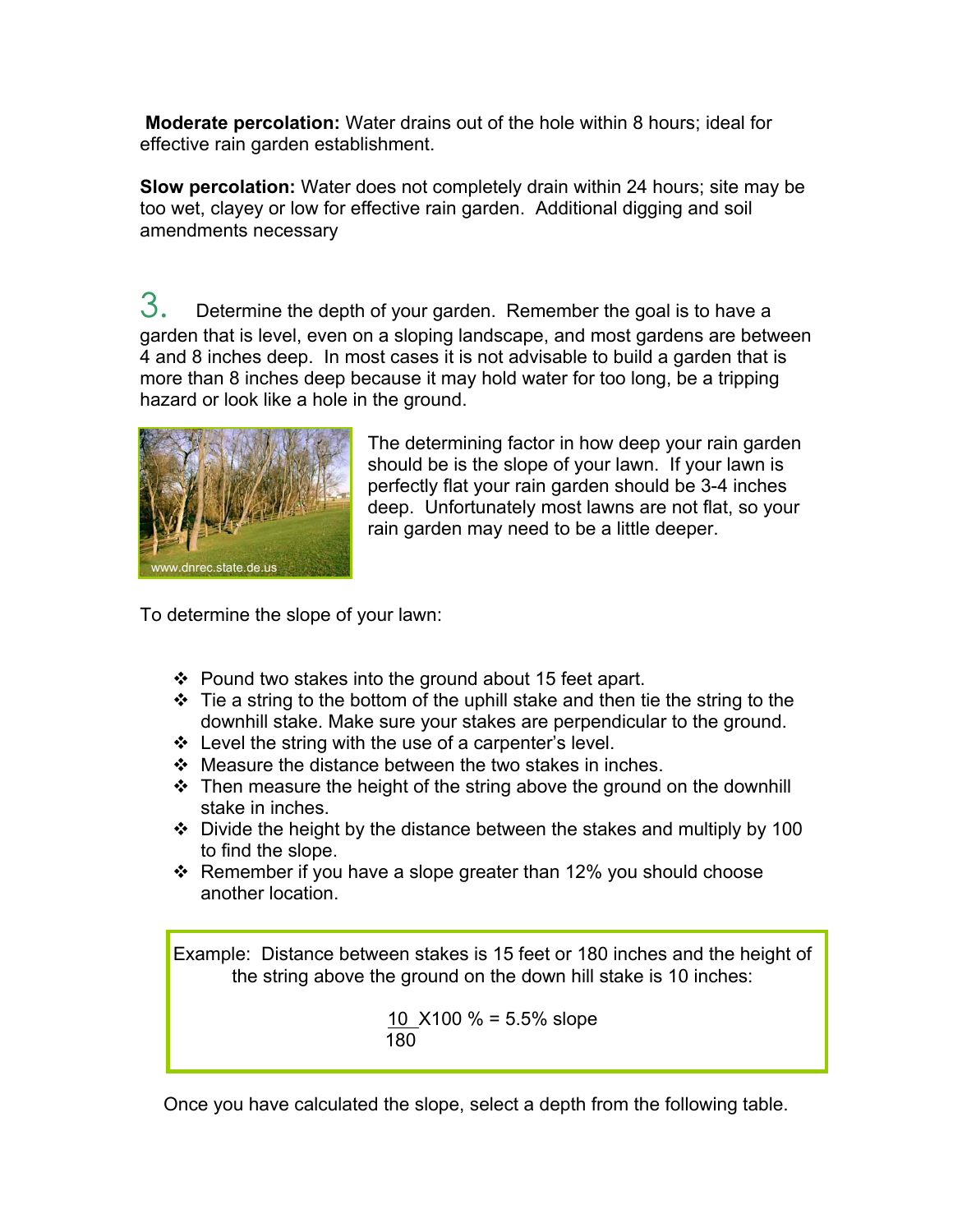| Slope     | Depth          |  |
|-----------|----------------|--|
|           | of rain garden |  |
| $< 4\%$   | $3-5$ in       |  |
| $5 - 7%$  | $6-7$ in       |  |
| $8 - 12%$ | 8 in           |  |
| >12%      | unacceptable   |  |

Table 1. Lawns slopes and suggested depths.

 $\overline{4}$ . Now that you know the size of your drainage area, soil type and depth of your garden, you can use the following tables to determine what the **size factor** for your rain garden should be by looking at your soil type and depth of the garden.

| less than 30 ft from down spout |           |           | more than 30 ft<br>from down spout |            |
|---------------------------------|-----------|-----------|------------------------------------|------------|
| Soil                            | $3-5$ in. | $6-7$ in. | 8 in.                              | All Depths |
|                                 | deep      | deep      | deep                               |            |
| Sand                            | 0.19      | 0.15      | 0.08                               | 0.03       |
| Loamy                           | 0.34      | 0.25      | 0.16                               | 0.06       |
| Clayey                          | 0.43      | 0.32      | 0.2                                | 0.1        |

Table 2. Size factors for rain gardens.

 Multiply the **size factor** by the drainage area to determine the recommended rain garden size in square feet.

For example, your rain garden is less than 30 feet from the down spout, the calculated depth is 6 in, and you have clayey soil. Your size factor is 0.32. The drainage area is 600 sq ft. So multiply 600 by 0.32, the suggested rain garden size is about 190 sq ft.

If you determine the rain garden area is more than 300 sq ft, you may want to consider consulting a professional or you could break up your garden into two smaller gardens.

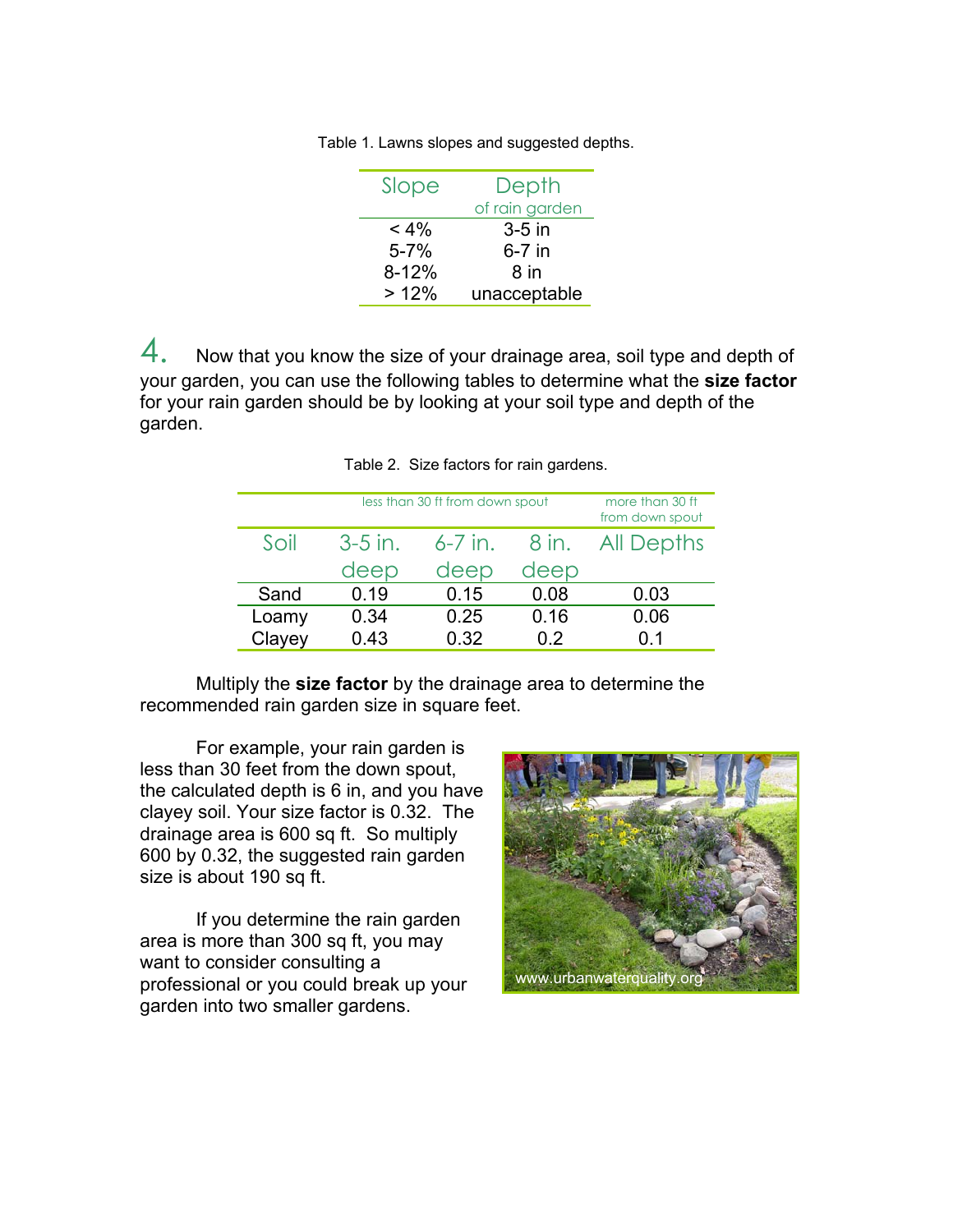5. Use your imagination. You can make your rain garden a unique part of your yard, by using your runoff as a water feature, making it an unusual shape. Here are some examples of unusual rain garden ideas.



A rain garden built around an unusual gazebo



Neat water features, a fountain and a waterfall



Stones and paths



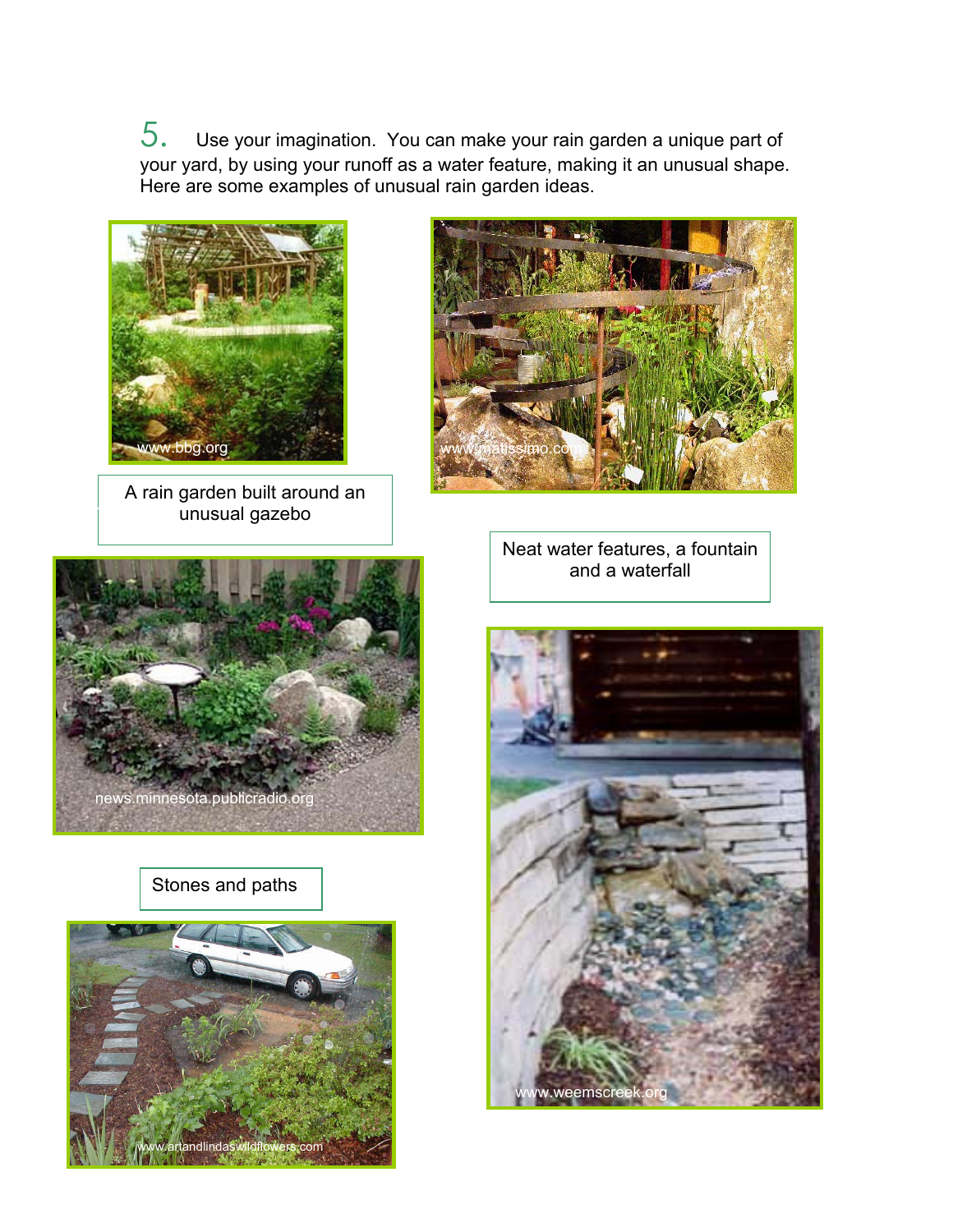## How do you construct a rain garden?

#### **To be safe, before you begin digging call you local utilities to make susre your garden will not interfere with electric, gas, phone, or water lines.**

It is time to start construction! The first step is to prepare your site. If you decide to build your garden in a lawn, kill the existing grass before you begin. The best way to kill the grass is to place black plastic over the area where the rain garden will be. The grass will die from lack of sunlight. If you know in advance that you will be planting a garden, you can cover the area with newspaper and then put grass clippings or hay over the area in the fall. By spring you will have a great mulched area ready for a garden.

Before you begin to dig, lay out the outline of your garden using stakes and string. Once you have the outline, begin digging the garden to the desired depth. If your lawn is flat, the depth will be same for the entire garden. Save the soil removed from the garden. If your garden is on a slope, you will need to dig the uphill side deeper than the downhill side. You can use the soil from the uphill side to raise the edge of the downhill side so that the garden is level and of equal depth. This soil may also be used to build the berm described below.

 If you have very slow percolation and/or clayey soil, you will need to augment the soil material below the garden to



improve drainage. To do this, dig the original hole for your garden an **additional** 1.5-2 ft deep. Then add amendments to make the soil more porous and more nutritious for plants. An ideal rain garden mix will consist of 50-60% sand, 20-30% topsoil, and 20-30% compost. Ideally, the clay content should be less than 10%.

For most situations a mix of 30% sand, 30%

compost or fine pine bark, and 30% existing soil material will provide good plant growth and adequate drainage.

 In clayey subsoil, it is ideal to line the bottom of your 1.5-2 ft deep hole with 3-6 inches of gravel, to aid subsurface infiltration. Once you

| <b>Tools you</b><br>may need     |
|----------------------------------|
| * tape measure                   |
| * shovels                        |
| * rakes                          |
| * trowels                        |
| * carpenter's<br>level           |
| * wooden<br>stakes               |
| * string                         |
| * 2x4 boards<br>(optional)       |
| * small<br>backhoe<br>or friends |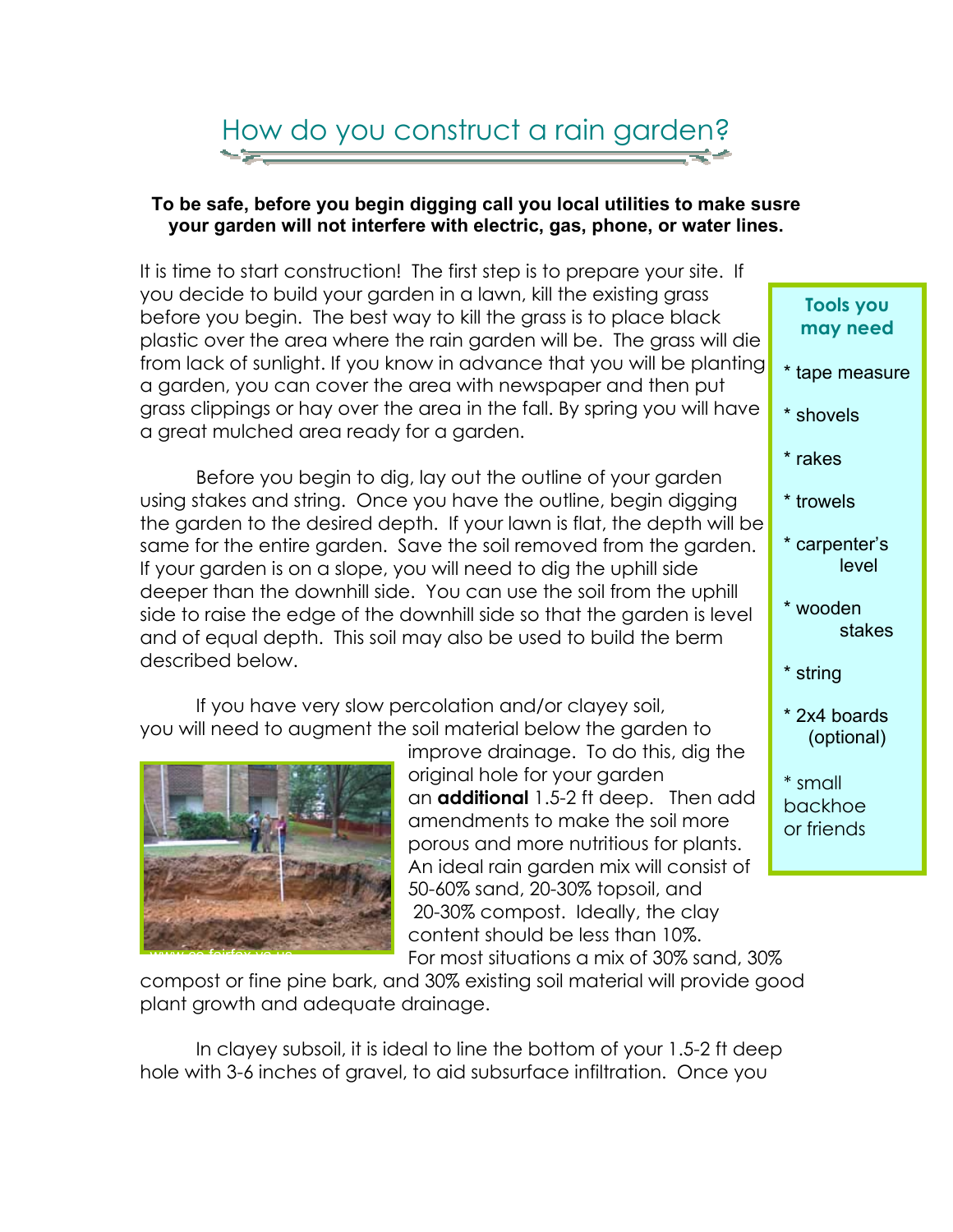have added gravel, fill in the hole with the amended soil material until you have the desired depth.

 For all rain gardens it is important to build a berm, or small earthen dam, on the down hill side of the rain garden to keep water in the garden. Use the original soil material dug from the hole to build this berm. Pile the soil material in a crest below the garden and pack it using a shovel and your feet, so it will



not be washed away by runoff. Stabilize your berm with either sod or ground cover to prevent raindrop erosion.

With the aid of a few friends you can have your rain garden dug in a day!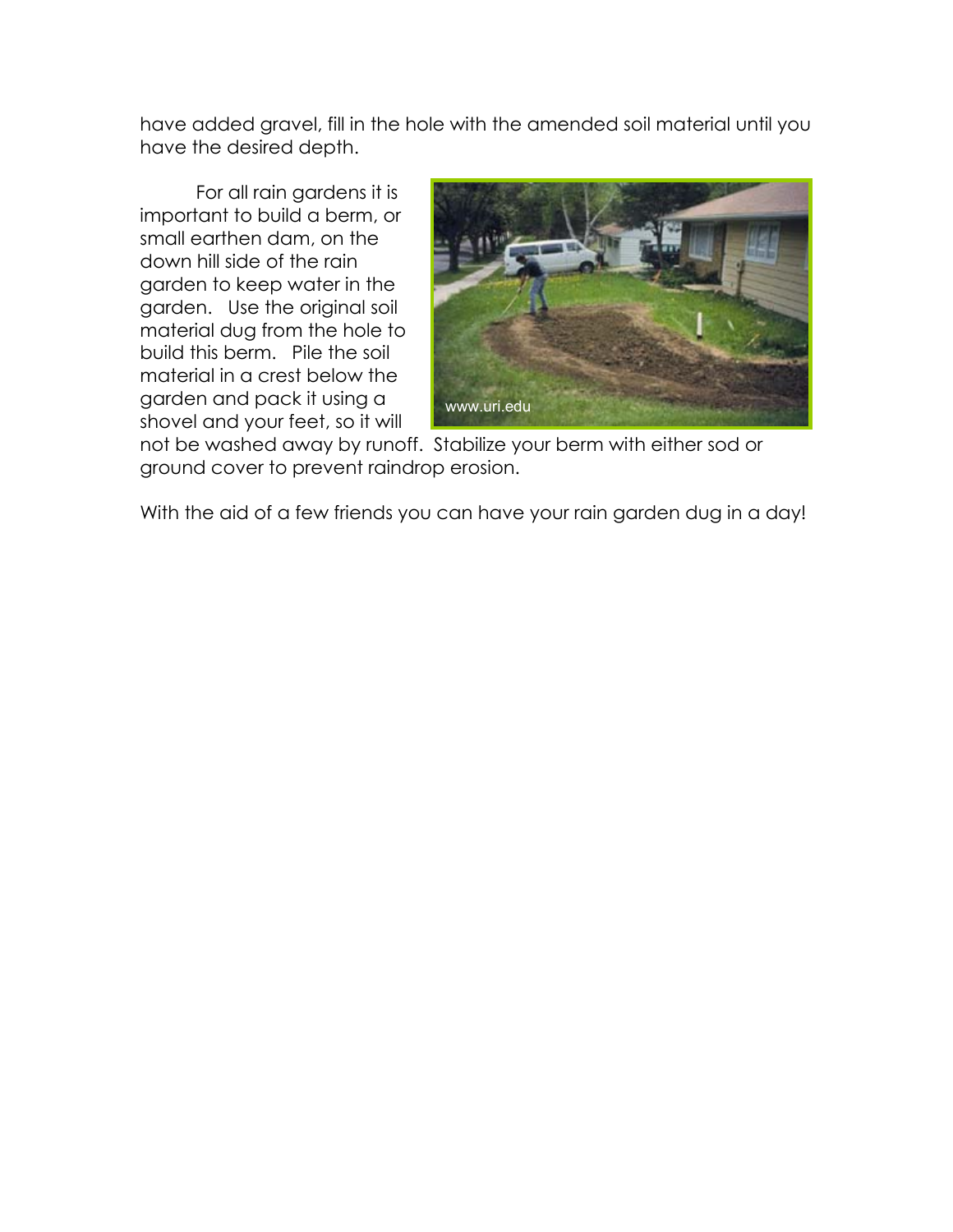## Planting and Caring for Your Garden

Now it is time to use you imagination and plant your garden. The general rule of thumb is that any plant can go in a rain garden as long as it is appropriate for the conditions in the garden.

Here are some guidelines to consider when planting your garden.

 $\mathcal{C}$ . Consider all physical site restrictions and limitations. Choose plants that are appropriate for the sunlight exposure and soil conditions of your garden. Also choose plants that can tolerate standing water for up to 48 hours and plants that can tolerate some periods of drought.

 $2.$  Choose plants that are aesthetically pleasing to you. You may want to choose a theme. Many people choose plants that attract hummingbirds or butterflies. It is always desirable to use native plants, because they are more disease resistant and tolerant to local conditions.



 $3.$  Do your homework and use Internet resources. Many websites have planting tips and provide lists of available plants that are suitable for various soil and microclimate conditions of rain gardens. One example site is The Rain Gardens Organization (www.raingardens.org).

Native plant lists and sources are available at: www.aces.edu/waterquality/mg.htm

 Unique rain garden ideas for your home are available at: www.bbg.org/gar2/topics/design/2004sp\_raingardens1.html and http://www.icdc.com/~larsende/gard.htm.